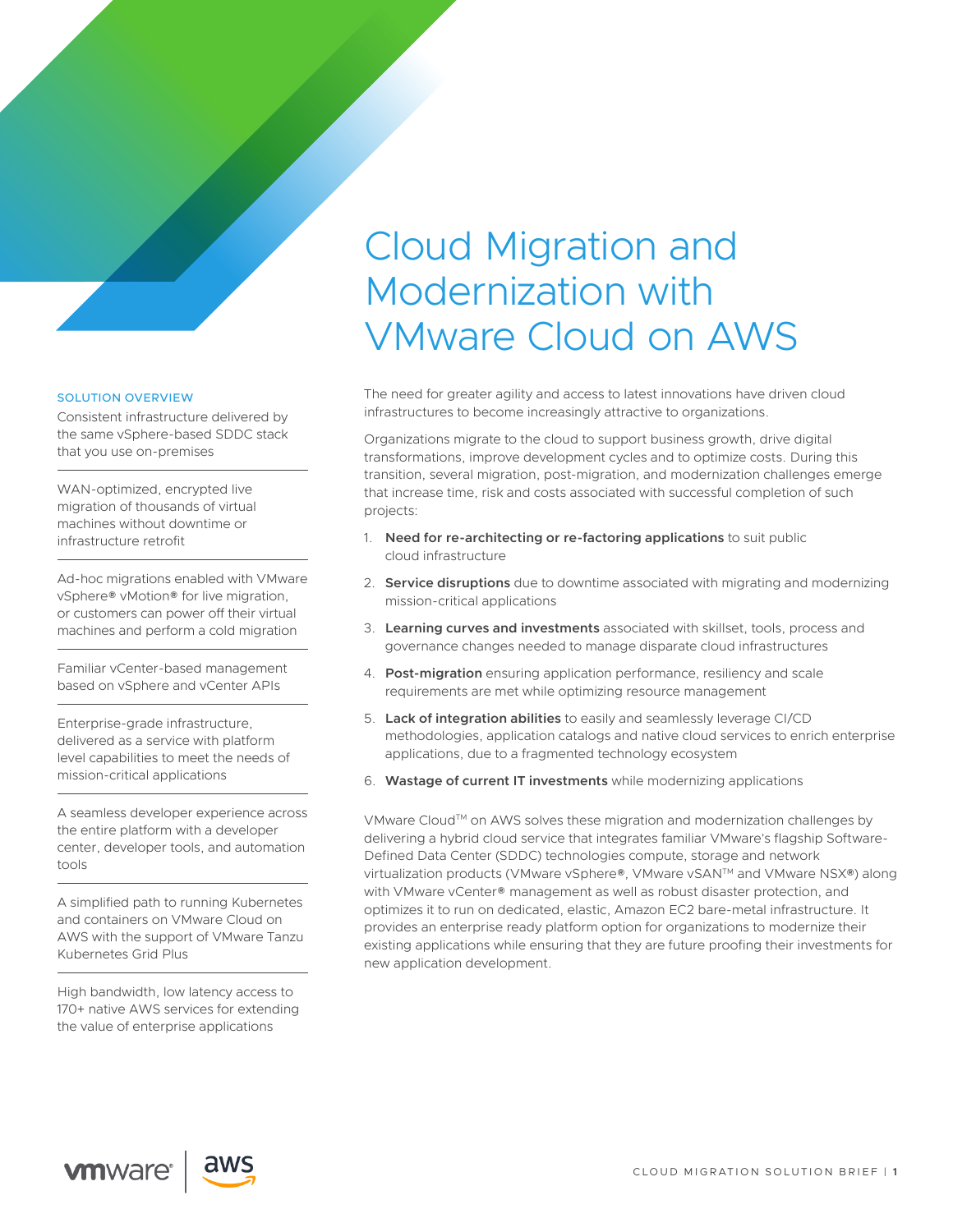

London business information provider IHS Markit **migrated 1,000 workloads to VMware Cloud on AWS in only six weeks.**

"VMware Cloud on AWS helps us build on our success with VMware in our private, on-premises environment and costeffectively extend services to a global hybrid cloud."

BEN TANNER DIRECTOR OF CLOUD ENABLEMENT, IHS MARKIT



# Why VMware Cloud on AWS

## **Fast**



## **Simple and Consistent**

No staff retraining or revamping of operational processes

innovation faster to the market with modern applications

Reduce migration effort from multiple months to weeks and bring



#### **Cost-effective**

No application re-factoring or re-architecting needed during migration



#### **Low risk**

Migrate live without retrofit, run your applications on familiar and proven VMware environments combined with global AWS footprint, reach and scale



### **Modern**

DevOps ready unified infrastructure platform that supports Kubernetes, virtual machines, and provides optimized access to AWS services

# Key Capabilities

- 1. **Consistent infrastructure** delivered by the same vSphere-based SDDC stack that you use on-premises, with no need to re-architect or re-factor applications.
- 2. **WAN-optimized, encrypted live migration** of thousands of virtual machines without downtime or infrastructure retrofit delivered by VMware HCX:
	- No infrastructure retrofit. Leverage seamless, secure, bi-directional migration between vSphere 5.0+ environments and VMware Cloud on AWS – no necessity to update application, OS, Network IP or MAC
	- Customize migrations depending on workload needs. VMware HCX supports largescale live migration with zero downtime with proactive replication seeding. It also supports warm/cold migrations at scale
	- Built-in intelligence for accelerating migrations with WAN optimization and intelligent routing
	- Advanced migration scheduling with post migration workflows to ensure the VM is running the latest VM tools and VM hardware

**vm**ware<sup>®</sup>